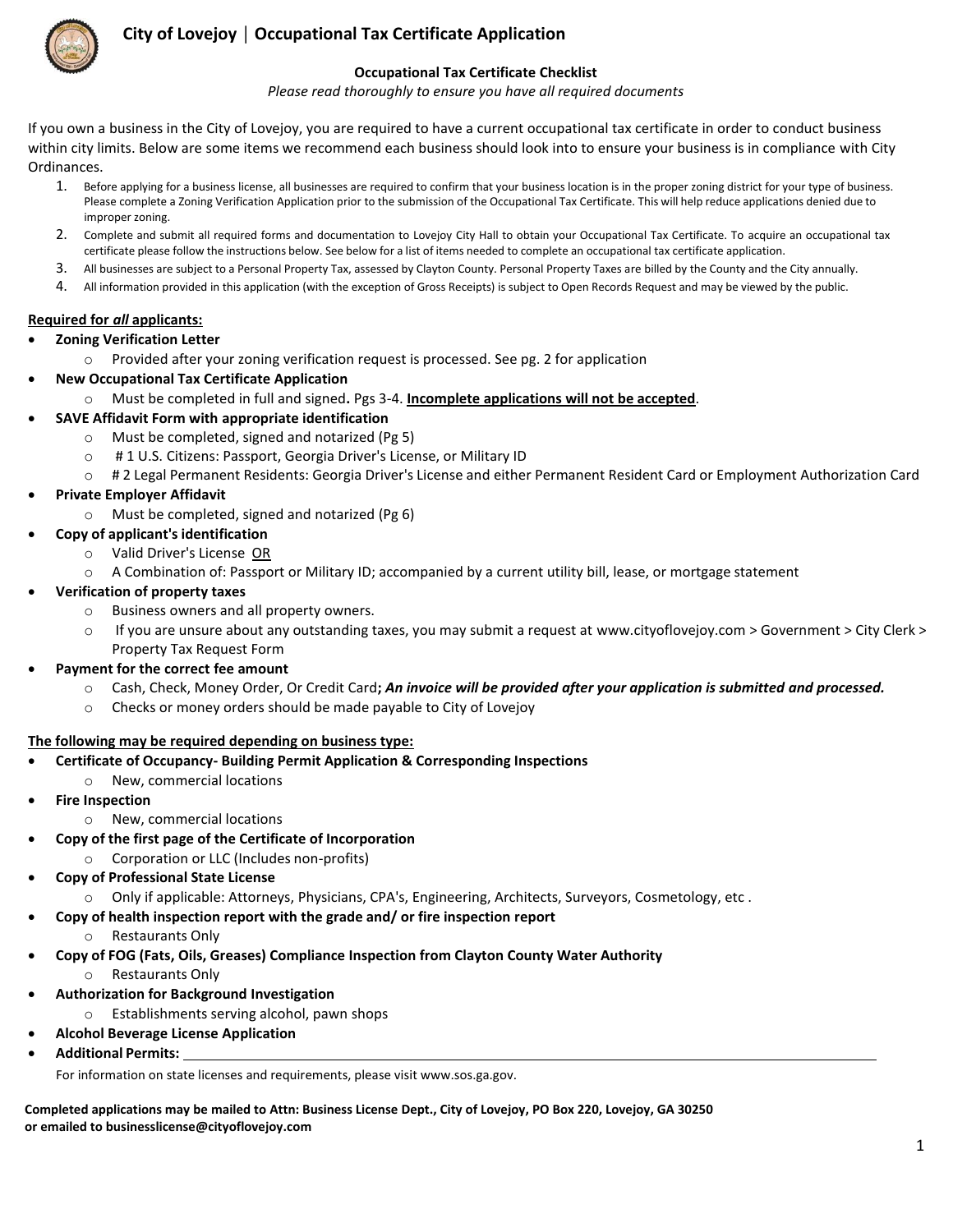

# REQUEST FOR LETTER OF ZONING VERIFICATION

A zoning verification letter is to verify the current zoning of a property. Zoning verification letters, upon request, may include documentation regarding the regulations of the zoning of the property in question. Zoning verification letters do not verify the status of the buildings or uses on the property- they do not certify the conformance or nonconformance of existing structures or uses- they do not verify compliance with parking regulations.

To obtain a zoning verification letter please complete the form. If the area of the request cannot be clearly defined, the applicant must furnish a plat with the request or parcel map with site delineated. A minimum processing time of 3 days is required. Any changes to the letter will constitute a new request. *The fee to process this request is \$40.00 and due upon submission.*

| <b>Applicants Name:</b> |  |
|-------------------------|--|
| Phone Number:           |  |
| Fax Number:             |  |

| Address of subject property:         |  |
|--------------------------------------|--|
| <b>Parcel Identification Number:</b> |  |

Intended use (and/or current use) of property being requested:

Name and address of person to whom the letter is to be addressed:

\_\_\_\_\_\_\_\_\_\_\_\_\_\_\_\_\_\_\_\_\_\_\_\_\_\_\_\_\_\_\_\_\_\_\_\_\_\_\_\_\_\_\_\_\_\_\_\_\_\_\_\_\_\_\_\_\_\_\_\_\_\_\_\_\_\_\_\_\_\_\_\_

\_\_\_\_\_\_\_\_\_\_\_\_\_\_\_\_\_\_\_\_\_\_\_\_\_\_\_\_\_\_\_\_\_\_\_\_\_\_\_\_\_\_\_\_\_\_\_\_\_\_\_\_\_\_\_\_\_\_\_\_\_\_\_\_\_\_\_\_\_\_\_\_

\_\_\_\_\_\_\_\_\_\_\_\_\_\_\_\_\_\_\_\_\_\_\_\_\_\_\_\_\_\_\_\_\_\_\_\_\_\_\_\_\_\_\_\_\_\_\_\_\_\_\_\_\_\_\_\_\_\_\_\_\_\_\_\_\_\_\_\_\_\_\_\_

Name and Address of person to whom the letter is to be sent:

Signature of Applicant: \_\_\_\_\_\_\_\_\_\_\_\_\_\_\_\_\_\_\_\_\_\_\_\_\_\_ Date:

Submit Completed Form To:

2296 Talmadge Road P.O. Box 220 Lovejoy, Georgia 30250 Via email: ljcity@cityoflovejoy.com / Via Fax: (770) 471-6499

Rec'd date: \_\_\_\_\_\_\_\_\_ By: \_\_\_\_\_\_\_ Paid: \_\_\_\_\_\_\_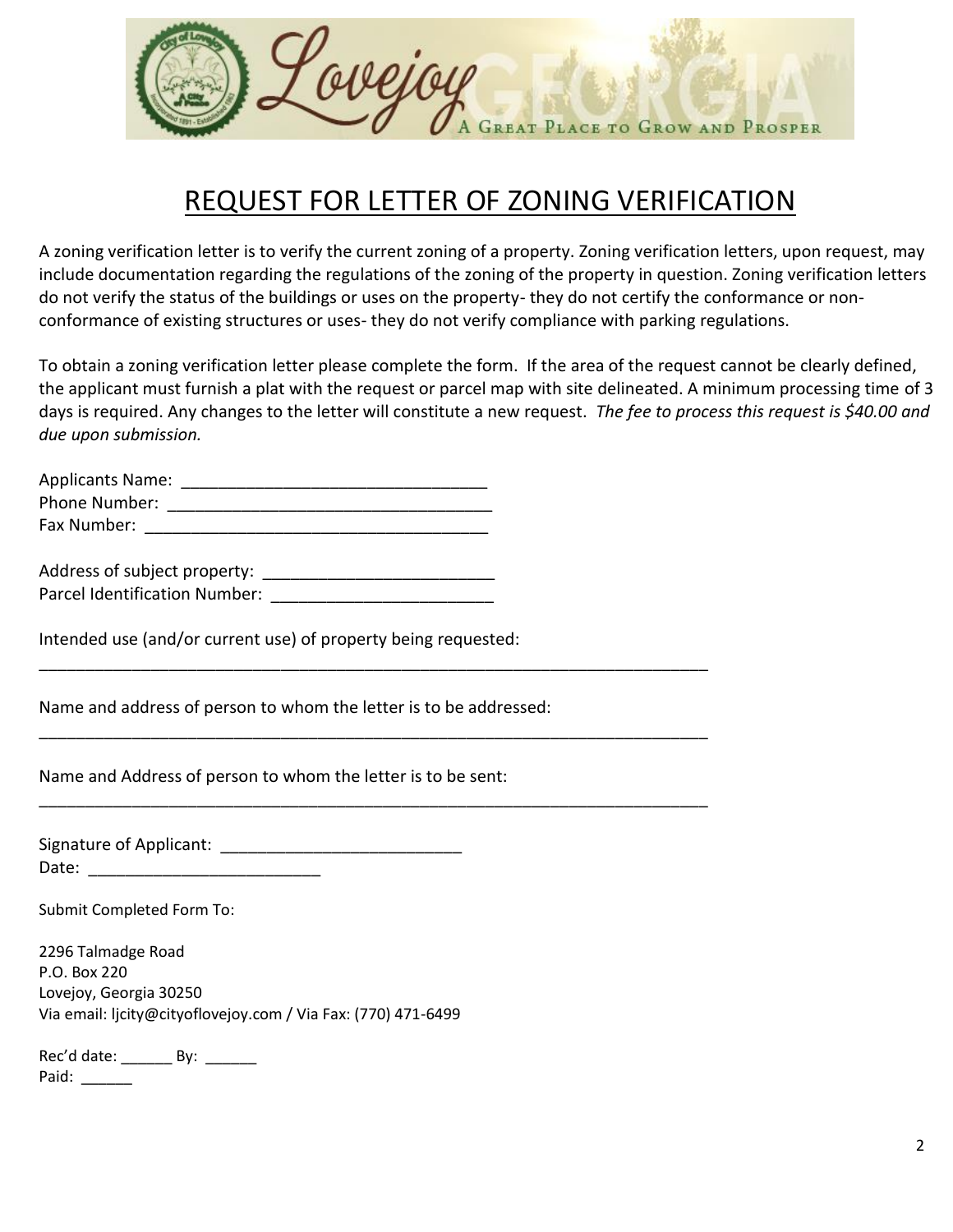

# **City of Lovejoy Occupational Tax Certificate Application**

| <b>Business Name:</b>                                                                                                                                                                                                                                                                                                                                                                  |                                                                                        |              | DBA Name:         |       |                                     |     |  |
|----------------------------------------------------------------------------------------------------------------------------------------------------------------------------------------------------------------------------------------------------------------------------------------------------------------------------------------------------------------------------------------|----------------------------------------------------------------------------------------|--------------|-------------------|-------|-------------------------------------|-----|--|
| <b>Primary Business Activity:</b>                                                                                                                                                                                                                                                                                                                                                      |                                                                                        |              | Telephone Number: |       |                                     |     |  |
| <b>Street Name &amp; Number:</b><br><b>Address/Location of Business</b><br>*must use physical job site address                                                                                                                                                                                                                                                                         |                                                                                        |              |                   |       |                                     |     |  |
| Suite/Apt No                                                                                                                                                                                                                                                                                                                                                                           | City                                                                                   |              |                   | State |                                     | Zip |  |
| Mailing/Billing Address                                                                                                                                                                                                                                                                                                                                                                | Street Name & Number:                                                                  |              |                   |       |                                     |     |  |
| Suite/Apt No                                                                                                                                                                                                                                                                                                                                                                           | City                                                                                   | <b>State</b> |                   |       |                                     | Zip |  |
|                                                                                                                                                                                                                                                                                                                                                                                        | $\Box$ No<br>Are any other businesses currently operating at this location? $\Box$ Yes |              |                   |       |                                     |     |  |
| Ownership Type:<br>Association<br>$\Box$ Corporation<br>Single Owner<br>$\Box$ LLC<br>$\Box$ Partnership                                                                                                                                                                                                                                                                               |                                                                                        |              |                   |       |                                     |     |  |
| $\Box$ Alcohol License<br>Applying For:<br>Business License<br>o New Business<br>OBeer & Wine Package Sales \$550<br>o Changes to an existing business<br>O Beer, Wine, & Distilled Liquor Package Sales \$5,000<br>o Pouring License- Beer Only \$1,250<br>(Please specify changes)<br>o Pouring License- Beer & Wine Only \$2,000<br>o Pouring License- Beer, Wine, & Liquor \$5,000 |                                                                                        |              |                   |       |                                     |     |  |
| Gross Receipts \$<br>(Estimated/Actual for preceding tax year)<br>Georgia Open Records Act prohibits public viewing of gross receipts. The public may view other information on this form.                                                                                                                                                                                             |                                                                                        |              |                   |       |                                     |     |  |
| $EIN$ #:                                                                                                                                                                                                                                                                                                                                                                               |                                                                                        | State ID:    |                   |       | State License# and Expiration Date: |     |  |

**A. BUSINESS INFORMATION**

A. BUSINESS INFORMATION

| Applicants name:                                                                                                                                                                                                                                                                | Owner/Agent's Name:                                            |  |
|---------------------------------------------------------------------------------------------------------------------------------------------------------------------------------------------------------------------------------------------------------------------------------|----------------------------------------------------------------|--|
| <b>Owner/Agent's Address:</b> (Street name and number, City, State, & Zip)                                                                                                                                                                                                      |                                                                |  |
| Email:                                                                                                                                                                                                                                                                          | Phone:                                                         |  |
| Will this be based out of your home? $\Box$ Yes $\Box$ No                                                                                                                                                                                                                       | *Must be able to provide proof that you are a Lovejoy resident |  |
| Has the owner, applicant, the stated business, or any legally or organizationally related entity had a business<br>occupation tax certificate denied, suspended, or revoked within the past twelve (12) months?<br>$\Box$ No; If yes, attach written explanation.<br>$\Box$ Yes |                                                                |  |

List all Co-owners Names, Address, and Phone Number: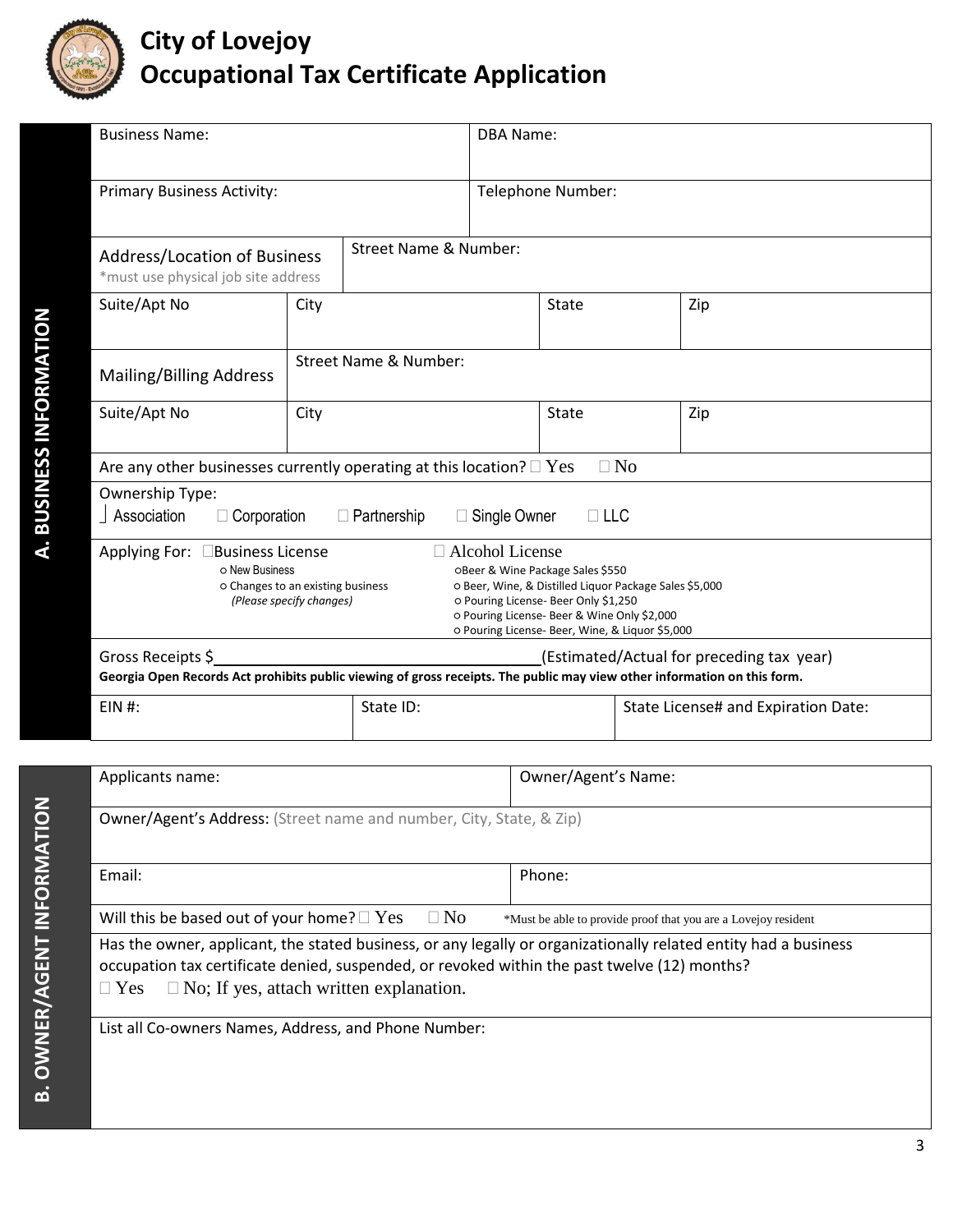|                             | <b>Property Owner Name:</b>                                                         | Company Name (If Applicable):                                                                                        |
|-----------------------------|-------------------------------------------------------------------------------------|----------------------------------------------------------------------------------------------------------------------|
|                             |                                                                                     |                                                                                                                      |
| vner<br>$\overline{\bf{5}}$ | <b>Owner's Mailing Address:</b> (Street name and number, Suite, City, State, & Zip) |                                                                                                                      |
| <b>Informa</b><br>roper     | Email:                                                                              | Phone:                                                                                                               |
| ن                           | $\Box$ Yes $\Box$ No; If yes, attach affidavit signed by owner or copy of lease     | If applicant is not the property owner, do you have written consent to open and operate a business at this location? |

| Administrative Fee: \$50 (not refundable or transferable) |                           |           |                                                |
|-----------------------------------------------------------|---------------------------|-----------|------------------------------------------------|
| Additional Fees (commercial businesses only):             |                           |           |                                                |
|                                                           | Certificate of Occupancy: |           |                                                |
|                                                           |                           |           | □ Professional Option                          |
| <b>Total Amount Due:</b>                                  |                           | <b>OR</b> | \$400                                          |
|                                                           |                           |           | (per practitioner only if allowed by O.C.G.A.) |

*\*Make check/money order payable to the City of Lovejoy, PO Box 220, Lovejoy GA 30250*

I, 1. All the information on this application is true, correct to the best of the applicant's knowledge, training, and ability, and that no false or misleading statement is made herein to obtain a business occupation tax certificate. I understand that if I provide false or misleading information in this application I may be subject to criminal prosecution and/or immediate revocation of my business occupation tax certificate issued as a result of this application. I understand that I must comply with all city ordinances and regulations. I hereby agree to provide clearance(s) and/or inspection report(s) required prior to issuance of a business occupation tax certificate. I acknowledge that I am responsible for all applicable taxes accrued at this location. Should this business close, I am responsible for submitting proper documentation to the appropriate offices in the City of Lovejoy and Clayton County. All tax certificates expire December 31<sup>st</sup> and must be renewed annually.

|                     |                                                                                                                       |                                                                                                                                                                                                                                      | *********************************FOR OFFICE USE ONLY***********************************                                                                                                                                             |
|---------------------|-----------------------------------------------------------------------------------------------------------------------|--------------------------------------------------------------------------------------------------------------------------------------------------------------------------------------------------------------------------------------|-------------------------------------------------------------------------------------------------------------------------------------------------------------------------------------------------------------------------------------|
|                     |                                                                                                                       |                                                                                                                                                                                                                                      | <b>LATE FEE:</b> The contract of the contract of the contract of the contract of the contract of the contract of the contract of the contract of the contract of the contract of the contract of the contract of the contract of th |
| <b>LICENSE FEE:</b> | $\sharp$ and $\sharp$                                                                                                 |                                                                                                                                                                                                                                      |                                                                                                                                                                                                                                     |
| PREPARED BY:        | <u> 1980 - Johann Barn, mars and de Branch Barn, mars and de Branch Barn, mars and de Branch Barn, mars and de Br</u> | DATE:                                                                                                                                                                                                                                | <u> 1980 - John Barn Barn, amerikansk politiker (</u>                                                                                                                                                                               |
|                     |                                                                                                                       | <b>BUSINESS TYPE:</b> The contract of the contract of the contract of the contract of the contract of the contract of the contract of the contract of the contract of the contract of the contract of the contract of the contract   |                                                                                                                                                                                                                                     |
|                     |                                                                                                                       | RESTRICTIONS: <u>Contract of the contract of the contract of the contract of the contract of the contract of the contract of the contract of the contract of the contract of the contract of the contract of the contract of the</u> |                                                                                                                                                                                                                                     |
|                     |                                                                                                                       |                                                                                                                                                                                                                                      |                                                                                                                                                                                                                                     |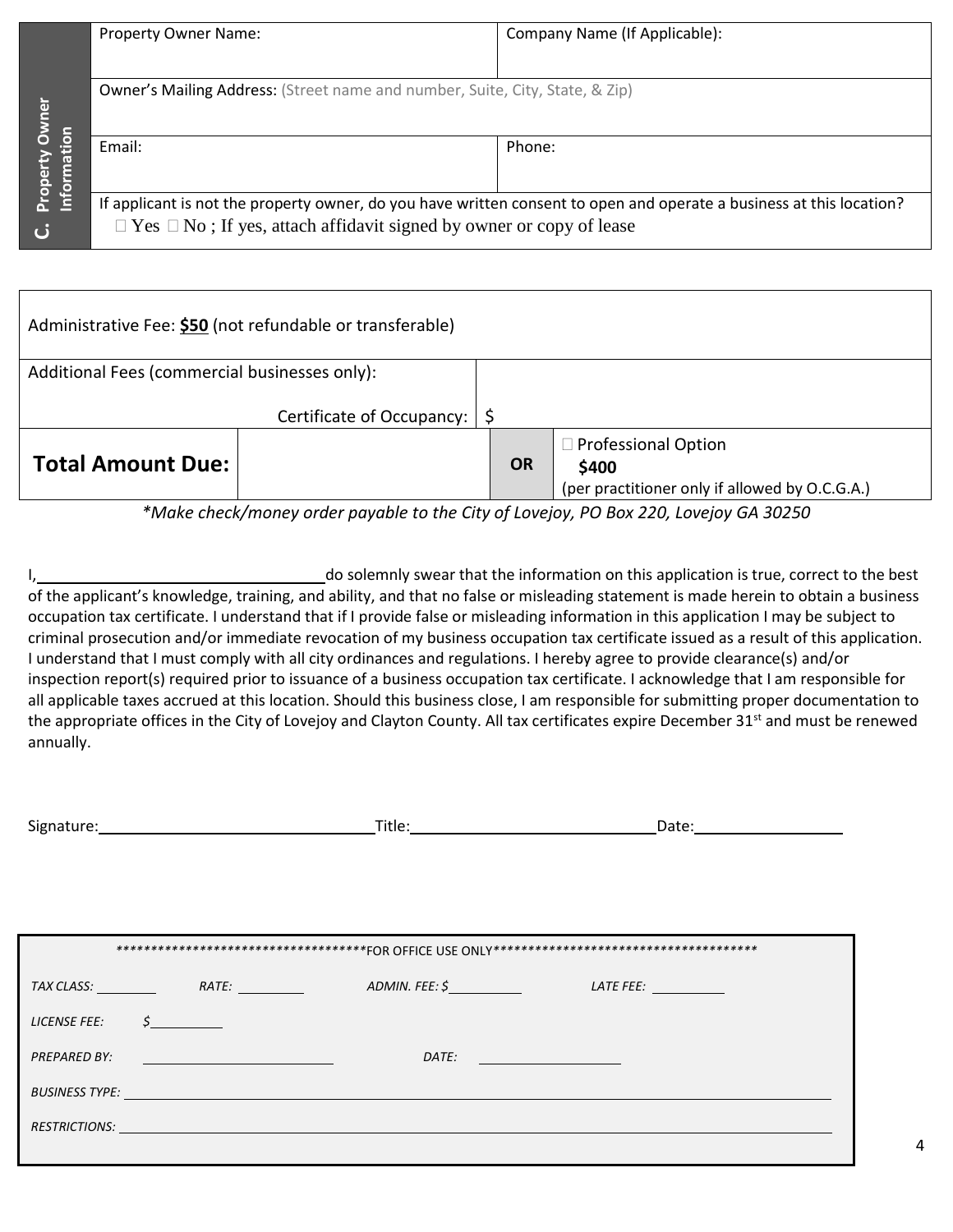#### *O.C.G.A.* **§** *50-36-1 (e)(2) Affidavit Verifying Status for City Public Benefit*

By executing this affidavit under oath, as an applicant for an occupational tax certificate, as referenced in O.C.G.A. § 50-36-1, from the City of Lovejoy, Georgia, the undersigned applicant verifies one of the following with respect to the application for a public benefit:

1) I am a United States citizen (Must include copy of either current State Driver's License, Passport, or Military ID)

2) **I am a legal permanent resident of the United States\*\*** (Must include a copy of your current State Driver's License)

3) <u>Immer and I am a qualified alien or non-immigrant under the Federal Immigration and Nationality Act with an</u> alien number issued by the Department of Homeland Security or other federal immigration agency. \*\* (Must include a copy of your current State Driver's License and either a copy of your Permanent Resident Card or Employment Authorization Card)

> \*\*My alien number issued by the Department of Homeland Security or other federal immigration agency is: .

The undersigned applicant also hereby verifies that he or she is 18 years of age or older and has provided at least one secure and verifiable document, as required by O.C.G.A. § 50-36-1(e)(1), with this affidavit.

The secure and verifiable document provided with this affidavit can best be classified as:

*This section must be signed before a notary public.*

In making the above representation under oath, I understand that any person who knowingly and willfully makes a false, fictitious, or fraudulent statement or representation in an affidavit shall be guilty of a violation of O.C.G.A. § 16-10-20, and face criminal penalties as allowed by such criminal statute.

Executed in, (City), (State).

Signature of Applicant Date

Printed Name of Applicant

SUBSCRIBED AND SWORN BEFORE ME ON THIS THE GAY OF THE RESIDENCE AND SWORN BEFORE ME ON THIS THE GAY OF

My Commission Expires: **With American** 

NOTARY PUBLIC/SEAL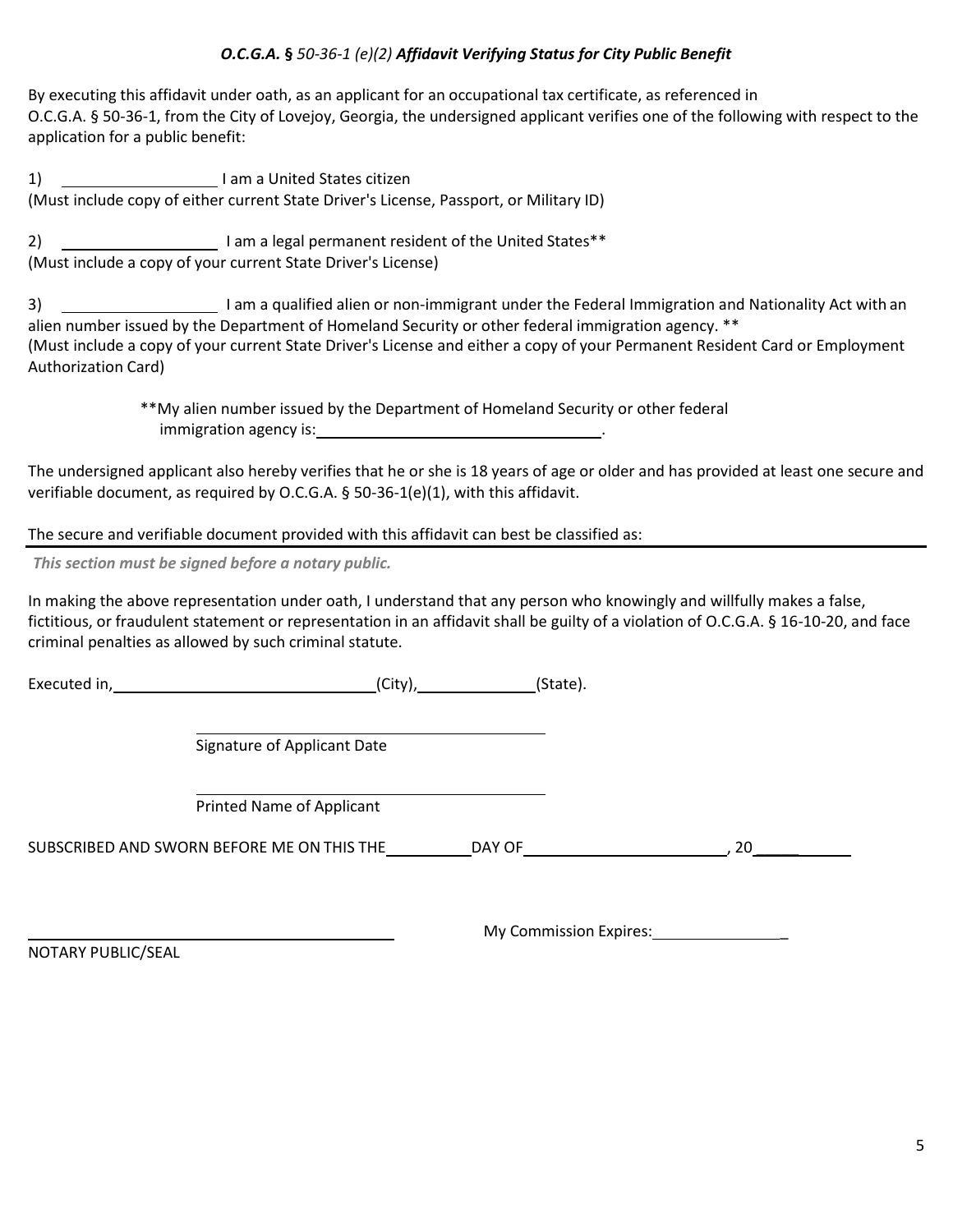## **Private Employer Affidavit Pursuant To O.C.G.A. § 36-60-6(d)**

By executing this affidavit under oath, the undersigned private employer verifies one of the following with respect to its application for a business license, occupational tax certificate, or other document required to operate a business as referenced in O.C.G.A. § 36-60-6(d):

## **Section 1. Please check only one:**

(A) On January  $1_{st}$  of the below-signed year, the individual, firm, or corporation employed more than ten  $(10)$  employees<sub>1</sub>.

\*\*\* If you select Section 1(A), please fill out Section 2 and then execute below.

 $(B)$  On January 1<sub>st</sub> of the below-signed year, the individual, firm, or

corporation employed ten (10) or fewer employees.

\*\*\* If you select Section 1(B), please skip Section 2 and execute below.

## **Section 2.**

**The employer has registered with and utilizes the federal work authorization program in accordance with the applicable provisions and deadlines established in O.C.G.A. § 36-60-6. The undersigned private employer also attests that its federal work authorization user identification number and date of authorization are as follows:**

Name of Private Employer

Federal Work Authorization User Identification Number

Date of Authorization

-------------------------------------------------------------------------------------------------------------------------------------

**I hereby declare under penalty of perjury that the foregoing is true and correct. Executed** on <u>, , , 20</u> in (city), (state).

**Signature of Authorized Officer or Agent**

**Printed Name and Title of Authorized Officer or Agent** SUBSCRIBED AND SWORN BEFORE ME ON THIS THE DAY OF  $\qquad \qquad .20$ 

 $\begin{picture}(180,10) \put(0,0){\line(1,0){100}} \put(15,0){\line(1,0){100}} \put(15,0){\line(1,0){100}} \put(15,0){\line(1,0){100}} \put(15,0){\line(1,0){100}} \put(15,0){\line(1,0){100}} \put(15,0){\line(1,0){100}} \put(15,0){\line(1,0){100}} \put(15,0){\line(1,0){100}} \put(15,0){\line(1,0){100}} \put(15,0){\line(1,0){100}}$ My Commission Expires:

<sup>1</sup>To determine the number of employees for purposes of this affidavit, a business must count its total number of employees company-wide, regardless of the city, state, or country in which they are based, working at least 35 hours a week.